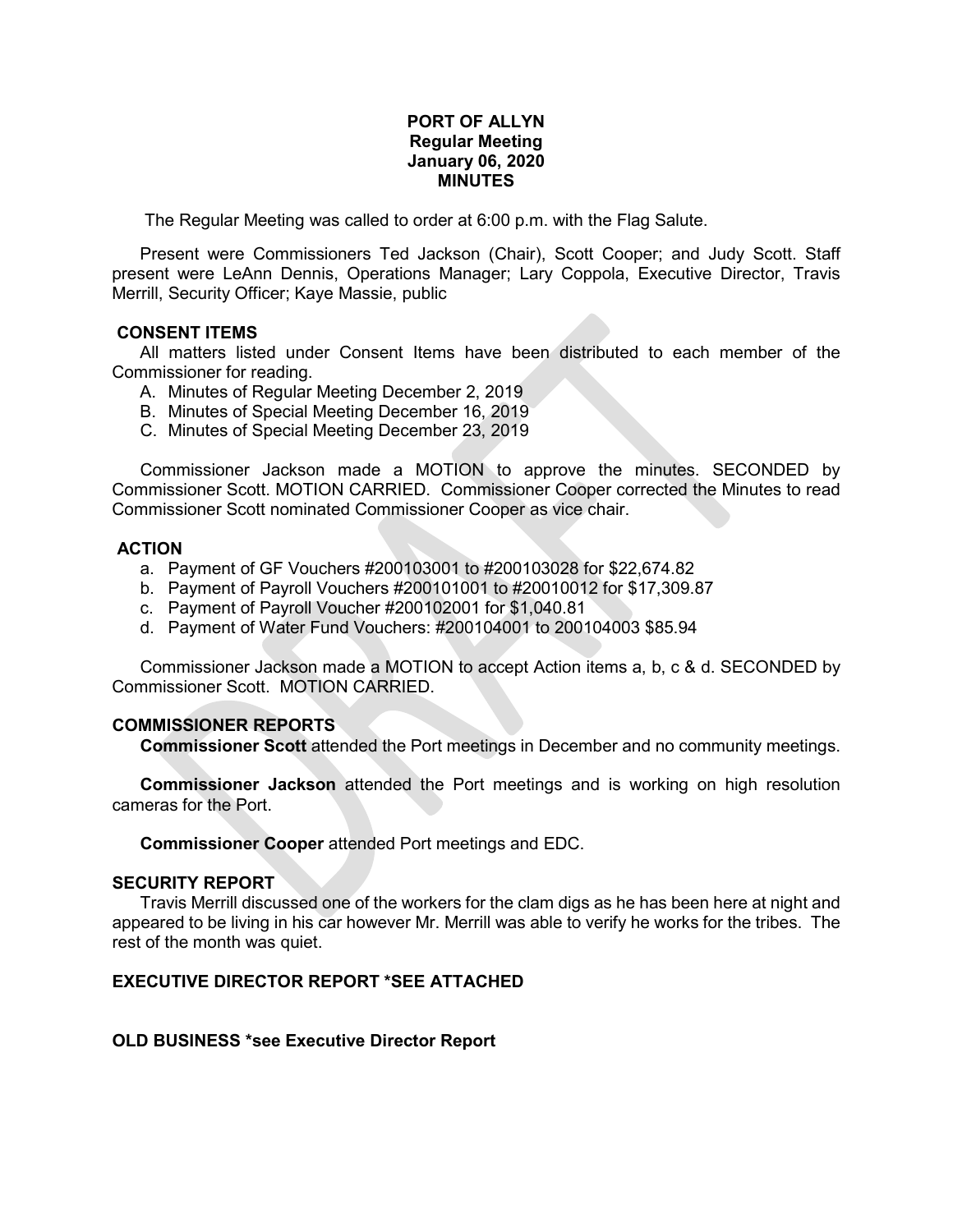#### **NEW BUSINESS**

United Angels did not attend to present their proposal to rent the office.

Updates to Comprehensive Scheme – A Public Hearing is scheduled for February 3, at the Regular Meeting. The Executive Director will do press releases and other public outreach, and then the Port will hold another an additional Public Hearing mid-month.

Update to the Policies and Procedures Manual, haven't looked at it for 3 years and Executive Director would like to look at employee procedures and cyber security. He will draft markups and updates and send those to the Board for their review.

Mid-year budget review with the changes to Operations Managers additional hours.

The employee agreement for LeAnn Dennis was updated to take sick leave pay out of payout if employment is terminated. Commissioner Scott made a MOTION to approve the employment contract with the change. Commissioner Cooper SECONDED. MOTION CARRIED

#### **PUBLIC COMMENT**

None

## **Good to the Order**

The Executive Director has been appointed to Legislative Committee for the Washington Economic Development Association (WEDA).

Commissioner Scott would like to attend the Washington Public Ports Association's legislative day in Olympia, and there is a legislative kickoff at Alderbrook Clubhouse tomorrow at 7:30 a.m. North Mason Community Voice (NMCV) speaker will be Stephanie Rowland from the Chamber, and February will be Jim Rothlin from the Port of Bremerton.

Meeting Adjourned at 6:27 p.m. Respectfully Submitted,

 $\overline{\phantom{a}}$ LeAnn Dennis, Operations Manager

**COMMISSIONERS:** 

 $\frac{1}{2}$  ,  $\frac{1}{2}$  ,  $\frac{1}{2}$  ,  $\frac{1}{2}$  ,  $\frac{1}{2}$  ,  $\frac{1}{2}$  ,  $\frac{1}{2}$  ,  $\frac{1}{2}$  ,  $\frac{1}{2}$  ,  $\frac{1}{2}$  ,  $\frac{1}{2}$  ,  $\frac{1}{2}$  ,  $\frac{1}{2}$  ,  $\frac{1}{2}$  ,  $\frac{1}{2}$  ,  $\frac{1}{2}$  ,  $\frac{1}{2}$  ,  $\frac{1}{2}$  ,  $\frac{1$ Scott Cooper, Chair

 $\frac{1}{2}$  ,  $\frac{1}{2}$  ,  $\frac{1}{2}$  ,  $\frac{1}{2}$  ,  $\frac{1}{2}$  ,  $\frac{1}{2}$  ,  $\frac{1}{2}$  ,  $\frac{1}{2}$  ,  $\frac{1}{2}$  ,  $\frac{1}{2}$  ,  $\frac{1}{2}$  ,  $\frac{1}{2}$  ,  $\frac{1}{2}$  ,  $\frac{1}{2}$  ,  $\frac{1}{2}$  ,  $\frac{1}{2}$  ,  $\frac{1}{2}$  ,  $\frac{1}{2}$  ,  $\frac{1$ Ted Jackson, Vice Chair

\_\_\_\_\_\_\_\_\_\_\_\_\_\_\_\_\_\_\_\_\_\_\_\_\_\_\_\_\_\_\_\_\_\_\_\_\_\_